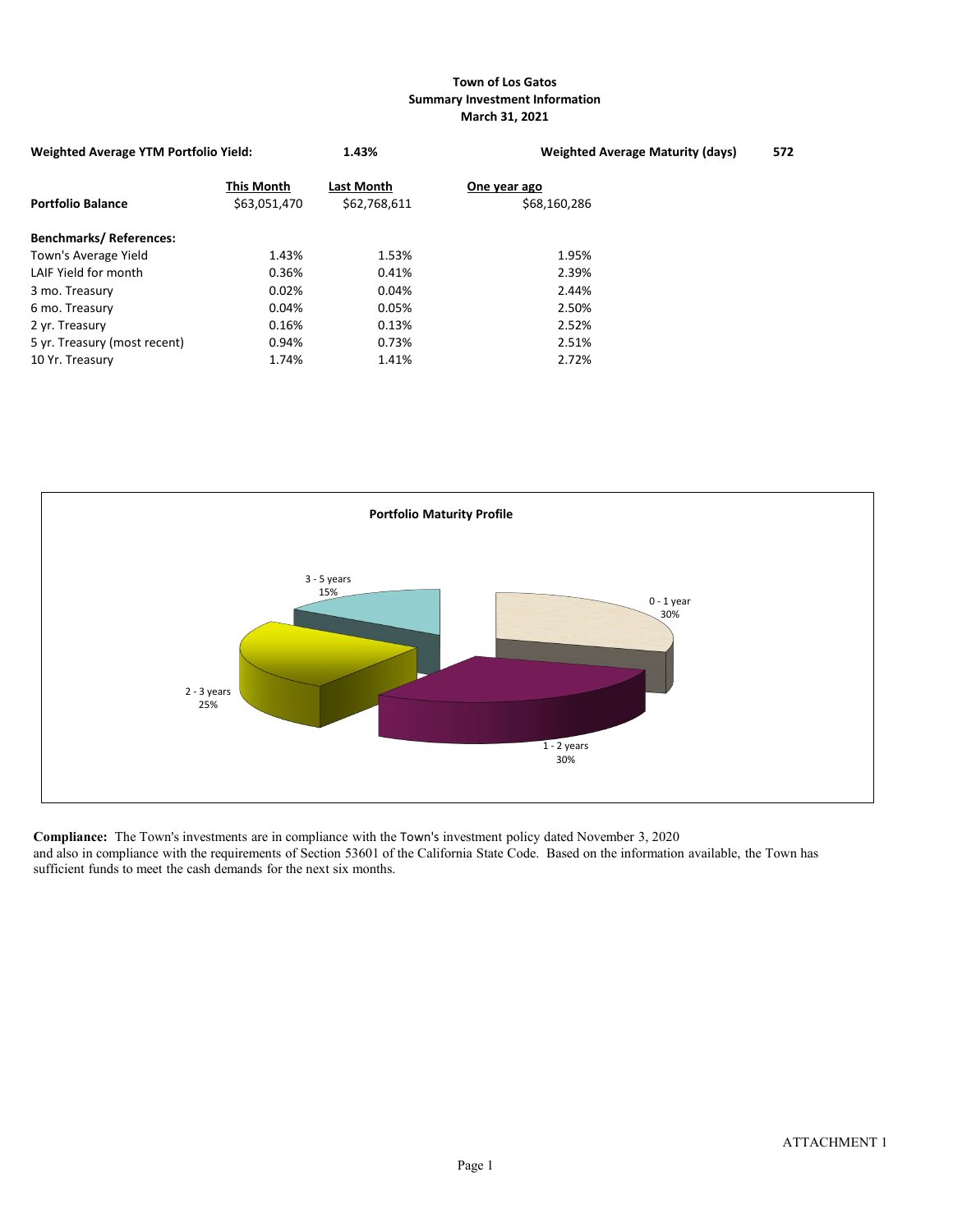## **Town of Los Gatos Portfolio Allocation & Treasurer's Fund Balances March 31, 2021**

|                                           | Month           | YTD               |                                              |
|-------------------------------------------|-----------------|-------------------|----------------------------------------------|
| Fund Balances - Beginning of Month/Period | \$62,768,611.02 | \$72,729,892.43   |                                              |
| Receipts                                  | 3,536,261.91    | 37,042,183.31     |                                              |
| <b>Disbursements</b>                      | (3,253,402.56)  | (46, 720, 605.37) |                                              |
| Fund Balances - End of Month/Period       | \$63,051,470.37 | \$63,051,470.37   |                                              |
| Portfolio Allocation:                     |                 | % of Portfolio    | Max. % Or \$ Allowed Per State Law or Policy |
| BNY MM                                    | \$88,696.50     | 0.15%             | 20% of Town Portfolio                        |
| US Treasury Notes                         | \$7,723,416.42  | 13.44%            | No Max, on US Treasuries                     |
| Government Agency Debenture Notes         | \$23,078,639.75 | 40.17%            | No Max. on Non-Mortgage Backed               |
| Corporate Medium Term Bonds               | \$14,689,262.51 | 25.57%            | 30% of Town Portfolio                        |
| Local Agency Investment Fund              | \$11,866,415.40 | 20.66%            | \$75 M per State Law                         |
| Subtotal - Investments                    | 57,446,430.58   | 100.00%           |                                              |
| <b>Reconciled Demand Deposit Balances</b> | 5,605,039.79    |                   |                                              |
| <b>Total Treasurer's Fund</b>             | \$63,051,470.37 |                   |                                              |



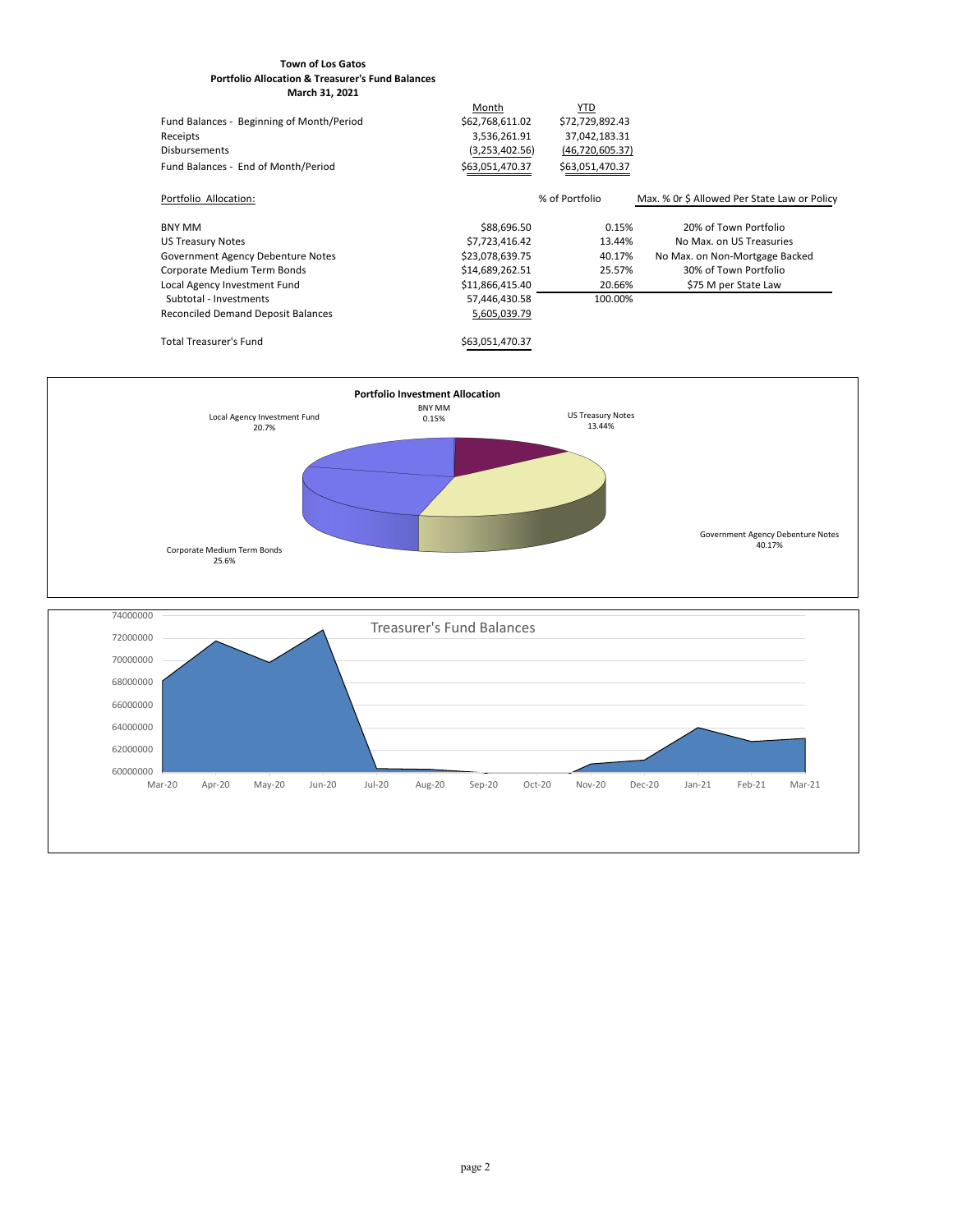#### **Town of Los Gatos Non-Treasury Restricted Fund Balances March 31, 2021**

| Non-Treasury Funds:                                                                                    | <b>Beginning</b><br><b>Balance</b> | <b>MAR 21</b><br>Deposits<br>Realized Gain/Adj. | <b>MAR 21</b><br>Interest/<br>Earnings | <b>MAR 21</b><br>Withdrawals | Ending<br>Balance     |                  |
|--------------------------------------------------------------------------------------------------------|------------------------------------|-------------------------------------------------|----------------------------------------|------------------------------|-----------------------|------------------|
| Cert. of Participation 2002 Series A Reserve Fund<br>Cert. Of Participation 2010 Ser A Lease Pymt Fund | 686,251.00 \$<br>0.39              | 5.32                                            |                                        |                              | 686,256.32<br>0.39    | Note 1<br>Note 1 |
| Cert. of Participation 2002 Lease Payment Fund<br>Cert. of Participation 2010 Series Reserve Fund      | 19.71<br>1,298,153.63              | 10.03                                           |                                        |                              | 19.71<br>1,298,163.66 | Note 1           |
| <b>Total Restricted Funds:</b>                                                                         | 1,984,424.73                       | \$15.35                                         | \$0.00                                 | \$0.00                       | \$1,984,440.08        | Note 2           |
| <b>CEPPT IRS Section 115 Trust</b>                                                                     | 701,513.03                         | 0.00                                            | (1,833.99)                             |                              | 699,679.04            |                  |
| <b>Grand Total COP's and CEPPT Trust</b>                                                               | 2,685,937.76                       | 15.35                                           | $(1,833.99)$ \$                        |                              | 2,684,119.12          |                  |

These accounts are not part of the Treasurer's fund balances reported elsewhere in this report, as they are for separate and distinct entities.

**Note 1:** The three original funds for the Certificates of Participation 2002 Series A consist of construction funds which will be expended over the next few years, reserve funds which will guarantee the payment of lease payments, and a third fund for the disbursement of lease payments and initial delivery costs.

**Note 2:** The 2010 COP Funds are all for the Library construction, reserves to guarantee lease payments, and a lease payment fund for the life of the COP issue. The COI fund was closed in September 2010.

Note 3: The CEPPT Section IRS Section 115 Trust was established as an irrevocable trust dedicated to accumulate resources to fund the Town's unfunded liabilities related to pension and other pc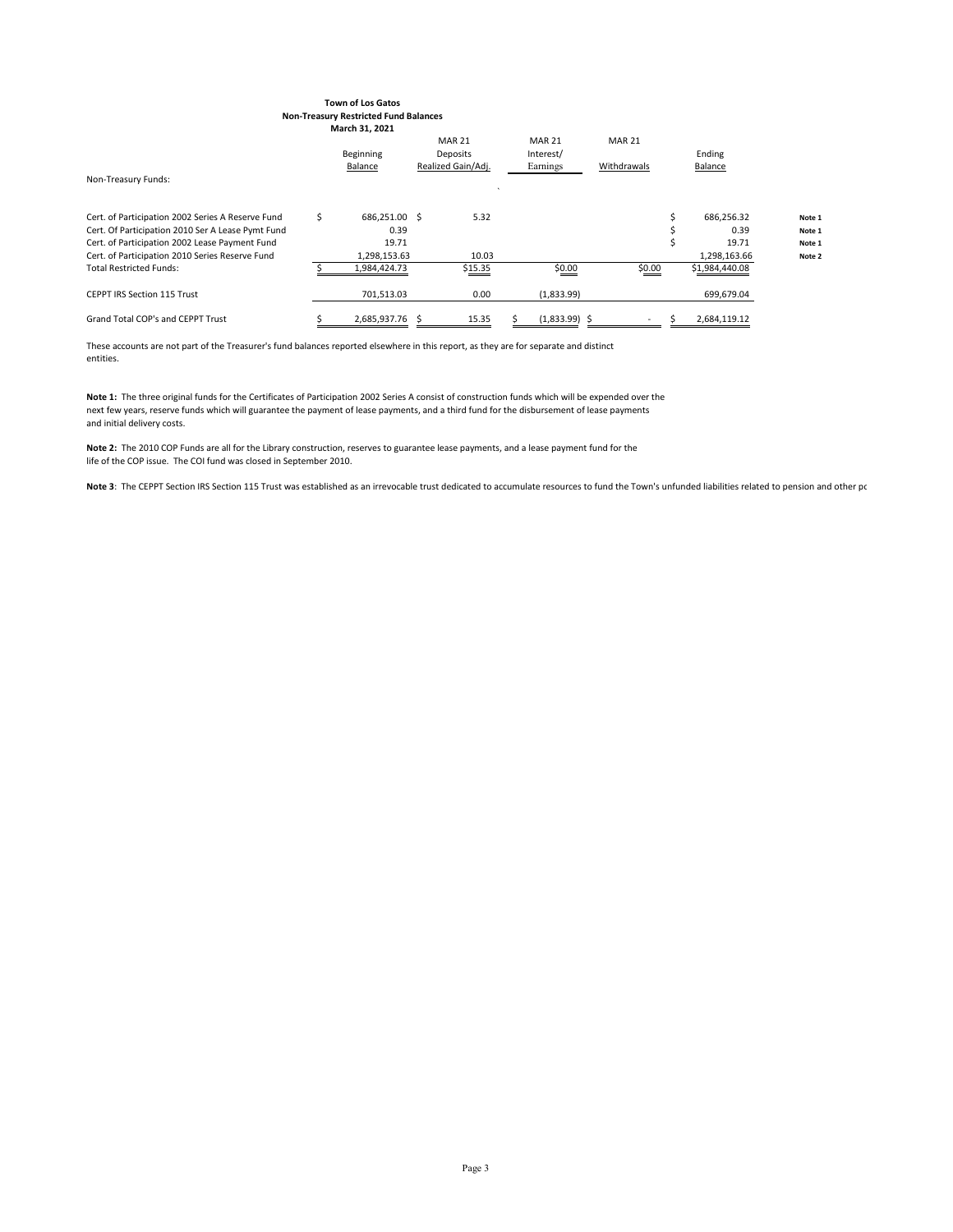## **Town of Los Gatos Statement of Interest Earned March 31, 2021**

#### Interest by Month

| <b>July 2020</b>  | \$78,263.77  |
|-------------------|--------------|
| August 2020       | 78,263.76    |
| September 2020    | 75,077.38    |
| October 2020      | 71,634.00    |
| November 2020     | 68,018.31    |
| December 2020     | 70,285.58    |
| January 2021      | 69,933.93    |
| February 2021     | 60,470.54    |
| March 2021        | 65.158.26    |
| <b>April 2021</b> |              |
| May 2021          |              |
| June 2021         |              |
|                   |              |
|                   | \$637,105.53 |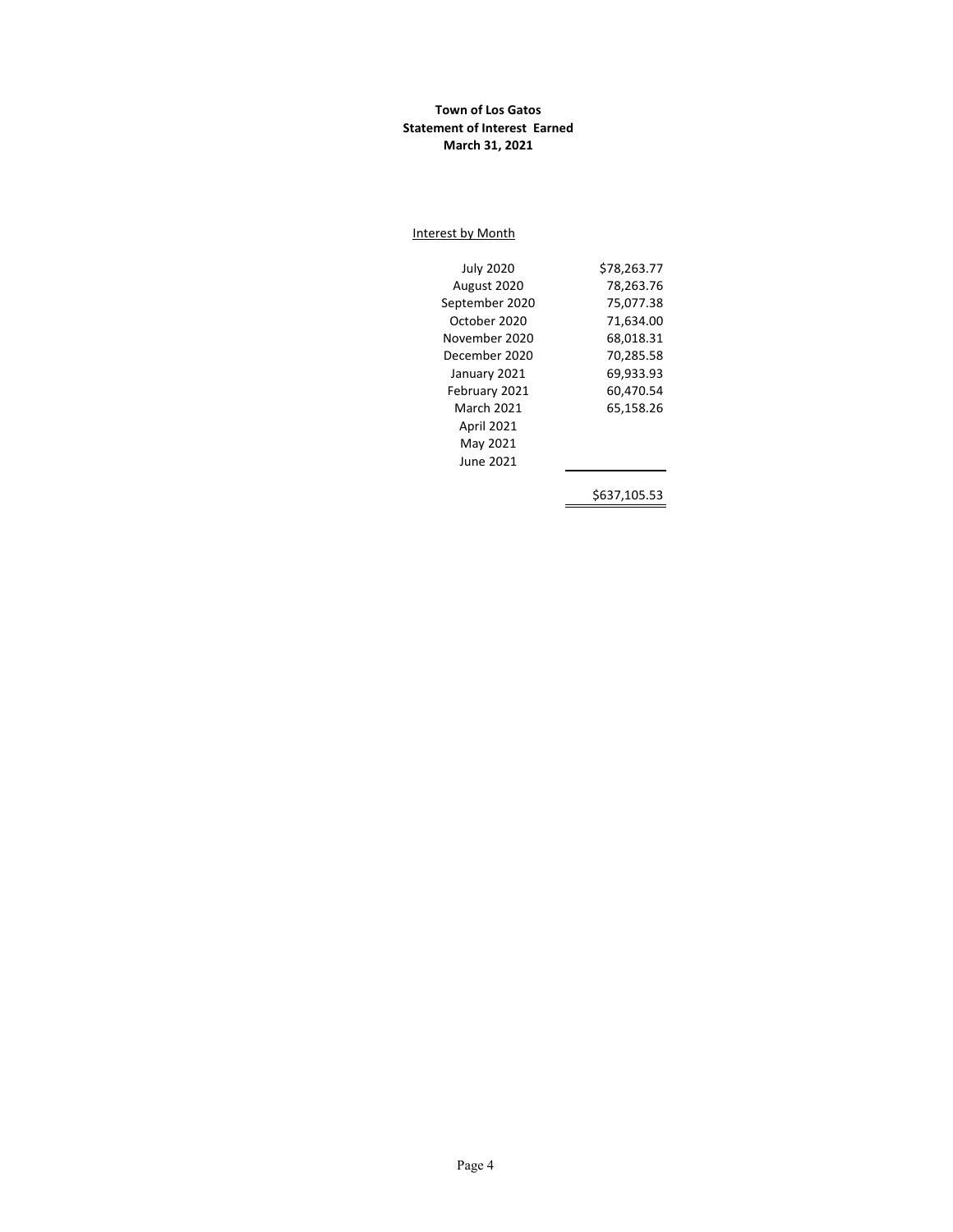# **Town of Los Gatos Investment Schedule March 2021**

|                                             |                            |                                                |                        |                              |                                  |                              |           | <b>Maturity</b>        | <b>Yield to</b>            | <b>Interest</b>              | Interest                       | <b>Interest</b>        | Days            |
|---------------------------------------------|----------------------------|------------------------------------------------|------------------------|------------------------------|----------------------------------|------------------------------|-----------|------------------------|----------------------------|------------------------------|--------------------------------|------------------------|-----------------|
|                                             |                            |                                                | <b>Deposit</b>         | Par                          | Original                         | <b>Market</b>                | Purchased | Date or                | <b>Maturity</b>            | <b>Received</b>              | Earned                         | Earned                 | to              |
| Institution                                 | <b>CUSIP#</b><br>912828WR7 | <b>Security</b>                                | <b>Date</b>            | Value                        | Cost                             | <b>Value</b>                 | Interest  | <b>Call Date</b>       | or Call                    | to Date<br>37,099.45 \$      | Prior Yrs.                     | <b>Current FY</b>      | <b>Maturity</b> |
| Treasury<br>Toyota Motor Credit             | 89236TDP7                  | <b>US Treasury Note</b><br>Corporate Bond      | 4/2/2019<br>05/20/19   | 1,000,000.00<br>1,100,000.00 | 995,625.00<br>1,102,596.00       | 1,005,107.30<br>1,119,713.64 |           | 6/30/2021<br>1/11/2022 | $2.33\%$ \$<br>$2.50\%$ \$ | 46,951.67 \$                 | 28,917.32 \$<br>30,798.33 \$   | 17,413.95<br>20,734.01 | 91<br>286       |
| Toyota Motor Credit                         | 89236TCZ6                  | Corporate Bond                                 | 3/13/2020              | 500,000.00                   | 504,440.00                       | 500,068.71                   |           | 4/8/2021               | $1.06\%$ \$                | 5,409.72 \$                  | $1,599.24$ \$                  | 4,020.10               | 8               |
| <b>FFCB</b>                                 | 3133EKMX1                  | Gov. Agency Debenture                          | 8/2/2019               | 1,000,000.00                 | 1,014,400.00                     | 1,052,236.19                 |           | 2/23/2024              | $1.90\%$ \$                | 40,325.83 \$                 | 17,466.66 \$                   | 14,371.97              | 1059            |
| <b>FFCB</b>                                 | 3133EMBE                   | Gov. Agency Debenture                          | 10/8/2020              | 1,600,000.00                 | 1,598,000.00                     | 1,596,851.73                 |           | 3/28/2024              | $0.34\%$ \$                | $2,253.34$ \$                | -S                             | 2,562.88               | 1093            |
| <b>FFCB</b>                                 | 3133EMCQ3                  | Gov. Agency Debenture                          | 10/16/2020             | 2,000,000.00                 | 1,998,000.00                     | 1,996,980.86                 | 46.67     | 10/13/2024             | $0.31\%$ \$                | $(46.67)$ \$                 |                                | 2,774.56               | 1292            |
| BankAmerica Corp                            | 06051GHC6                  | Corporate Bond                                 | 10/9/2020              | 1,300,000.00                 | 1,366,287.00                     | 1,352,013.98                 |           | 12/20/2023             | $0.66\%$ \$                | 7,701.92 \$                  |                                | 8,682.97               | 994             |
| <b>IBM</b>                                  | 459200HG9                  | Corporate Bond                                 | 8/8/2019               | 1,000,000.00                 | 995,010.00                       | 1,022,156.96                 |           | 8/1/2022               | $2.05\%$ \$                | 27,760.42 \$                 | 18,296.32 \$                   | 15,330.86              | 488             |
| <b>IBM</b>                                  | 459200JY8                  | Corporate Bond                                 | 3/25/2021              | 1,000,000.00                 | 1,071,040.00                     | 1,072,161.60                 | 10,833.33 | 5/15/2024              | $0.71\%$ \$                | $(10,833.33)$ \$             | -S                             | 121.54                 | 1141            |
| <b>US Treasury</b>                          | 912828R28                  | <b>US Treasury Note</b>                        | 7/2/2019               | 500,000.00                   | 497,246.09                       | 514,902.35                   |           | 4/30/2023              | 1.77% \$                   | 10,796.54 \$                 | 8,819.78 \$                    | 6,639.07               | 760             |
| American Express                            | 0258M0EB1                  | Corporate Bond                                 | 2/11/2020              | 1,000,000.00                 | 1,007,210.00                     | 1,000,000.00                 |           | 4/4/2021               | $1.66\%$ \$                | 16,500.00 \$                 | $6,215.30$ \$                  | 12,164.24              | $\overline{4}$  |
| Freddie Mac<br><b>FFCB</b>                  | 3137EAEN5<br>3133EKVF0     | Gov. Agency Debenture<br>Gov. Agency Debenture | 7/19/2019<br>7/22/2019 | 2,000,000.00<br>1,000,000.00 | 2,072,358.00<br>999,630.00       | 2,112,171.58<br>1,030,850.95 |           | 6/19/2023<br>1/17/2023 | 1.79%\$<br>1.89%\$         | 77,916.67 \$<br>27,864.58 \$ | 34,741.74 \$<br>17,771.06 \$   | 27,432.96<br>14,154.86 | 810<br>657      |
| Treasury                                    | 912828L57                  | <b>US Treasury Note</b>                        | 7/22/2019              | 1,200,000.00                 | 1,197,988.40                     | 1,229,015.63                 |           | 9/30/2022              | 2.09%\$                    | 35,516.39 \$                 | 20,385.25 \$                   | 16,237.09              | 548             |
| Freddie Mac                                 | 3137EADB2                  | Gov. Agency Debenture                          | 1/17/2020              | 2,100,000.00                 | 2,132,039.70                     | 2,137,786.29                 |           | 1/13/2022              | $2.12\%$ \$                | 49,320.84 \$                 | 15,274.50 \$                   | 25,364.93              | 288             |
| <b>US Treasury</b>                          | 912828Y20                  | Gov. Agency Debenture                          | 1/31/2020              | 1,000,000.00                 | 1,016,601.56                     | 1,007,500.00                 |           | 7/15/2021              | 1.47% \$                   | 25,096.16 \$                 | $6,138.62$ \$                  | 11,138.95              | 106             |
| American Honda                              | 02665WCZ2                  | Corporate Bond                                 | 11/27/2019             | 1,000,000.00                 | 1,012,410.01                     | 1,048,106.99                 |           | 6/27/2024              | $2.12\%$ \$                | 36,733.34 \$                 | 12,601.45 \$                   | 15,985.17              | 1184            |
| JP Morgan Chase                             | 46625HJE1                  | Gov. Agency Debenture                          | 2/11/2020              | 900,000.00                   | 934,587.00                       | 938,944.32                   |           | 9/23/2022              | $1.74\%$ \$                | 32,662.50 \$                 | $6,148.83$ \$                  | 12,034.14              | 541             |
| Honeywell Int'l.                            | 438516BW5                  | Corporate Bond                                 | 11/20/2019             | 1,000,000.00                 | 1,014,660.00                     | 1,058,358.32                 |           | 7/15/2024              | $1.64\%$ \$                | 27,983.33 \$                 | 12,127.88 \$                   | 14,901.52              | 1202            |
| Caterpillar Financial Serv                  | 14913Q2V0                  | Corporate Bond                                 | 2/23/2021              | 1,000,000.00                 | 1,077,370.00                     | 1,067,200.30                 | 7,600.00  | 5/17/2024              | $0.44\%$ \$                | $(7,600.00)$ \$              | -S<br>$\overline{\phantom{0}}$ | 448.52                 | 1143            |
| FNMA                                        | 3135G0V75                  | Gov. Agency Debenture                          | 10/17/2019             | 1,100,000.00                 | 1,105,833.30                     | 1,147,185.09                 |           | 7/2/2024               | $1.63\%$ \$                | 23,581.25 \$                 | 12,682.51 \$                   | 13,521.43              | 1189            |
| <b>US</b> Bancorp                           | 91159HHV5                  | Corporate Bond                                 | 12/24/2019             | 1,000,000.00                 | 1,049,040.00                     | 1,076,342.29                 |           | 1/5/2024               | $2.12\%$ \$                | 37,593.75 \$                 | 11,183.73 \$                   | 16,213.44              | 1010            |
| <b>FHLB</b>                                 | 3133834G3                  | Gov. Agency Debenture                          | 3/11/2021              | 1,400,000.00                 | 1,460,522.00                     | 1,458,887.99                 | 7,602.78  | 6/9/2023               | $0.19%$ \$                 | $(7,602.78)$ \$              | -S                             | 153.99                 | 800             |
| <b>FFCB</b>                                 | 3133EKQA7                  | Gov. Agency Debenture                          | 10/21/2019             | 1,000,000.00                 | 1,019,780.00                     | 1,054,587.34                 |           | 9/10/2024              | $1.66\%$ \$                | 28,831.11 \$                 | $11,615.55$ \$                 | 12,579.69              | 1259            |
| PNC Financial                               | 693476BN2                  | Corporate Bond                                 | 8/15/2019              | 1,000,000.00                 | 1,029,280.00                     | 1,025,568.15                 |           | 2/6/2022               | $2.12\%$ \$                | $51,608.33$ \$               | 18,589.78 \$                   | 15,917.50              | 312             |
| <b>FHLB</b>                                 | 313379Q69                  | Gov. Agency Debenture                          | 7/22/2019              | 1,000,000.00                 | 1,006,960.00                     | 1,023,775.49                 |           | 6/10/2022              | 1.87%\$                    | 29,395.83 \$                 | 17,755.82 \$                   | 14,142.72              | 436             |
| <b>FNMA</b>                                 | 3135G0V59                  | Gov. Agency Debenture                          | 11/27/2019             | 1,540,000.00                 | 1,562,924.44                     | 1,574,114.56                 |           | 4/12/2022              | $1.61\%$ \$                | 30,318.75 \$                 | 14,793.93 \$                   | 18,766.37              | 377             |
| JP Morgan Chase<br>American Honda           | 46625HJT8<br>02665WDH1     | Corporate Bond<br>Corporate Bond               | 9/23/2019<br>2/14/2020 | 1,400,000.00<br>600,000.00   | 1,485,414.00<br>603,756.00       | 1,524,873.66<br>617,445.25   |           | 2/1/2024<br>5/10/2023  | 2.39%\$<br>$1.75\%$ \$     | 73,538.89 \$<br>10,595.00 \$ | 26,688.85 \$<br>$3,955.80$ \$  | 26,024.01<br>7,911.60  | 1037<br>770     |
| <b>FHLB</b>                                 | 3130AABG2                  | <b>US Treasury Note</b>                        | 4/15/2019              | 1,000,000.00                 | 988,250.00                       | 1,011,913.79                 |           | 11/29/2021             | $2.34\%$ \$                | 30,416.67 \$                 | 28,121.02 \$                   | 17,432.49              | 243             |
| <b>FNMA</b>                                 | 3135G0Q89                  | Gov. Agency Debenture                          | 2/10/2020              | 1,000,000.00                 | 998,702.00                       | 1,006,710.42                 |           | 10/7/2021              | $1.38\%$ \$                | 9,052.08                     | $5,614.15$ \$                  | 10,909.77              | 190             |
| FHLB                                        | 3130ALH98                  | Gov. Agency Debenture                          | 2/26/2021              | 1,000,000.00                 | 997,610.00                       | 996,437.65                   |           | 2/26/2024              | $0.33\%$ \$                | $\sim$                       | $\sim$                         | 298.05                 | 1062            |
| Treasury                                    | 912828M80                  | <b>US Treasury Note</b>                        | 7/22/2019              | 1,000,000.00                 | 1,006,175.23                     | 1,030,781.25                 |           | 11/30/2022             | $1.81\%$ \$                | $27,158.47$ \$               | 17,118.04 \$                   | 13,634.71              | 609             |
| Treasury                                    | 912828U57                  | <b>US Treasury Note</b>                        | 7/31/2019              | 1,000,000.00                 | 1,011,875.00                     | 1,049,179.69                 |           | 11/30/2023             | $1.84\%$ \$                | 28,333.33 \$                 | 16,990.40 \$                   | 13,896.62              | 974             |
| Treasury                                    | 912828X70                  | <b>US Treasury Note</b>                        | 12/30/2019             | 1,000,000.00                 | 1,010,589.29                     | 1,049,375.00                 |           | 4/30/2024              | $1.75\%$ \$                | 18,703.30 \$                 | $9,805.98$ \$                  | 14,682.18              | 1126            |
| Treasury                                    | 912828XT2                  | <b>US Treasury Note</b>                        | 10/31/2019             | 1,000,000.00                 | 1,015,667.41                     | 1,049,921.88                 |           | 5/31/2024              | $1.64\%$ \$                | 21,639.34 \$                 | 11,040.77 \$                   | 12,449.26              | 1157            |
| <b>Wells Fargo</b>                          | 94988J6A0                  | Corporate Bond                                 | 6/24/2020              | 1,350,000.00                 | 1,370,749.50                     | 1,360,281.86                 |           | 9/9/2021               | $0.80\%$ \$                | 18,912.83 \$                 | 163.99 \$                      | 7,488.78               | 162             |
| <b>FFCB</b>                                 | 3133EJ3Q0                  | Gov. Agency Debenture                          | 8/28/2019              | 1,500,000.00                 | 1,587,503.75                     | 1,603,501.74                 |           | 12/21/2023             | $2.12\%$ \$                | 56,661.46 \$                 | 19,226.80 \$                   | 17,160.07              | 995             |
| Freddie Mac                                 | 3133EKKT2                  | Gov. Agency Debenture                          | 6/24/2019              | 1,550,000.00                 | 1,573,188.00                     | 1,610,287.33                 |           | 2/8/2023               | $1.82\%$ \$                | 65,293.75 \$                 | 29,033.70 \$                   | 21,385.03              | 679             |
|                                             |                            |                                                |                        |                              |                                  |                              |           |                        |                            |                              |                                |                        |                 |
| Subtotal                                    |                            |                                                |                        | 44,640,000.00 \$             | 45,491,318.68 \$                 | 46,133,298.13 \$             | 26,082.78 |                        |                            | 1,043,444.06 \$              | 491,683.08 \$                  | 497,081.99             |                 |
| BNY MM                                      |                            | <b>Money Market</b>                            |                        |                              | 88,696.50                        | 88,696.50                    |           |                        | 0.00%                      |                              |                                |                        | $\mathbf{1}$    |
| LAIF                                        |                            | State Investment Pool                          |                        |                              | 11,866,415.40                    | 11,866,415.40                |           |                        | 0.36%                      |                              |                                | 54,178.42              |                 |
|                                             |                            |                                                |                        |                              |                                  |                              |           |                        |                            |                              |                                |                        |                 |
|                                             |                            |                                                |                        |                              | \$57,446,430.58                  | \$58,088,410.03              |           |                        |                            | 1,043,444.06 \$              | 491,683.08 \$                  | 551,260.41             |                 |
|                                             |                            |                                                |                        |                              |                                  |                              |           |                        |                            |                              |                                |                        |                 |
| <b>Matured Assets</b>                       |                            |                                                |                        |                              |                                  |                              |           |                        |                            |                              |                                |                        |                 |
| <b>FNMA</b>                                 | 3133EHYM9                  | Gov. Agency Debenture                          | 9/21/2017              | 1,300,000.00                 | 1,295,866.00                     |                              |           | 9/14/2020              | $1.61\%$ \$                | 58,120.83 \$                 | 57,964.67 \$                   | 4,348.78               |                 |
| <b>FFCB</b>                                 | 3133ELVV3                  | Gov. Agency Debenture                          | 4/8/2020               | 1,600,000.00                 | 1,600,000.00                     |                              |           | 10/8/2020              | $0.93\%$ \$                | 7,600.00 \$                  | $3,456.44$ \$                  | 4,164.38               |                 |
| <b>FNMA</b>                                 | 3136G0AW1                  | Gov. Agency Debenture                          | 12/13/2017             | 2,000,000.00                 | 2,017,900.00                     |                              |           | 10/16/2020             | $2.02\%$ \$                | 133,558.33 \$                | 103,715.85 \$                  | 12,044.42              |                 |
| BankAmerica Corp                            | 06051GGS2<br>254687CK0     | Corporate Bond<br>Corporate Bond               | 4/30/2020<br>3/4/2020  | 1,300,000.00<br>1,000,000.00 | 1,302,314.00<br>1,029,080.00     |                              |           | 10/1/2020<br>2/15/2021 | $1.21\%$ \$<br>$1.39\%$ \$ | 12,694.08 \$<br>42,625.00 \$ | $4,141.23$ \$<br>4,687.49 \$   | 6,313.69<br>9,136.62   |                 |
| Disney<br><b>FNMA</b>                       | 3135G0J20                  | Gov. Agency Debenture                          | 2/10/2020              | 1,000,000.00                 | 998,882.00                       |                              |           | 2/26/2021              | 1.48%\$                    | 14,361.11 \$                 | $5,724.31$ \$                  | 9,784.10               |                 |
| <b>FFCB</b>                                 | 3133EKCS3                  | Gov. Agency Debenture                          | 3/21/2019              | 1,400,000.00                 | 1,403,262.00                     |                              |           | 3/11/2021              | $2.43\%$ \$                | 70,408.33 \$                 | 43,563.60 \$                   | 23,694.12              |                 |
| Oracle                                      | 68389XBL8                  | Corporate Bond                                 | 7/8/2019               | 1,000,000.00                 | 1,008,880.00                     |                              |           | 3/25/2021              | $2.18\%$ \$                | 40,466.67 \$                 | 21,374.17 \$                   | 16,359.00              |                 |
|                                             |                            |                                                |                        |                              |                                  |                              |           |                        |                            |                              |                                |                        |                 |
|                                             |                            |                                                |                        |                              |                                  |                              |           |                        |                            |                              |                                |                        |                 |
| <b>Total Investments "Matured"</b>          |                            |                                                |                        |                              |                                  |                              |           |                        |                            |                              |                                | 85,845.12              |                 |
| Total Interest FY 20_21 Matured and Current |                            |                                                |                        |                              |                                  |                              |           |                        |                            |                              | S.                             | 637,105.53             |                 |
| <b>Maturity Profile</b>                     |                            |                                                |                        |                              | Amount                           |                              |           |                        |                            |                              |                                |                        |                 |
|                                             |                            | 0-1 year                                       |                        |                              | \$23,100,605.66                  |                              |           |                        |                            |                              |                                |                        |                 |
|                                             |                            | 1-2 years                                      |                        |                              | \$9,276,463.07                   |                              |           |                        |                            |                              |                                |                        |                 |
|                                             |                            | 2-3 years                                      |                        |                              | \$14,744,011.84                  |                              |           |                        |                            |                              |                                |                        |                 |
|                                             |                            | 3-5 years                                      |                        |                              | 10,325,350.01                    |                              |           |                        |                            |                              |                                |                        |                 |
|                                             |                            |                                                |                        |                              | \$57,446,430.58                  |                              |           |                        |                            |                              |                                |                        |                 |
| <b>Market to Cost Position Report</b>       |                            |                                                |                        |                              |                                  |                              |           |                        |                            |                              |                                |                        |                 |
|                                             |                            |                                                |                        |                              | Amortized                        |                              |           |                        |                            |                              |                                |                        |                 |
| Institution                                 |                            |                                                |                        |                              | Cost                             |                              |           |                        |                            |                              |                                |                        |                 |
| <b>BNY Assets</b>                           |                            |                                                |                        |                              | \$45,491,318.68                  |                              |           |                        |                            |                              |                                |                        |                 |
| BNY MM                                      |                            |                                                |                        |                              | 88,696.50                        |                              |           |                        |                            |                              |                                |                        |                 |
| LAIF                                        |                            |                                                |                        |                              | 11,866,415.40<br>\$57,446,430.58 |                              |           |                        |                            |                              |                                |                        |                 |
| Totals:                                     |                            |                                                |                        |                              |                                  |                              |           |                        |                            |                              |                                |                        |                 |
|                                             |                            |                                                |                        |                              |                                  |                              |           |                        |                            |                              |                                |                        |                 |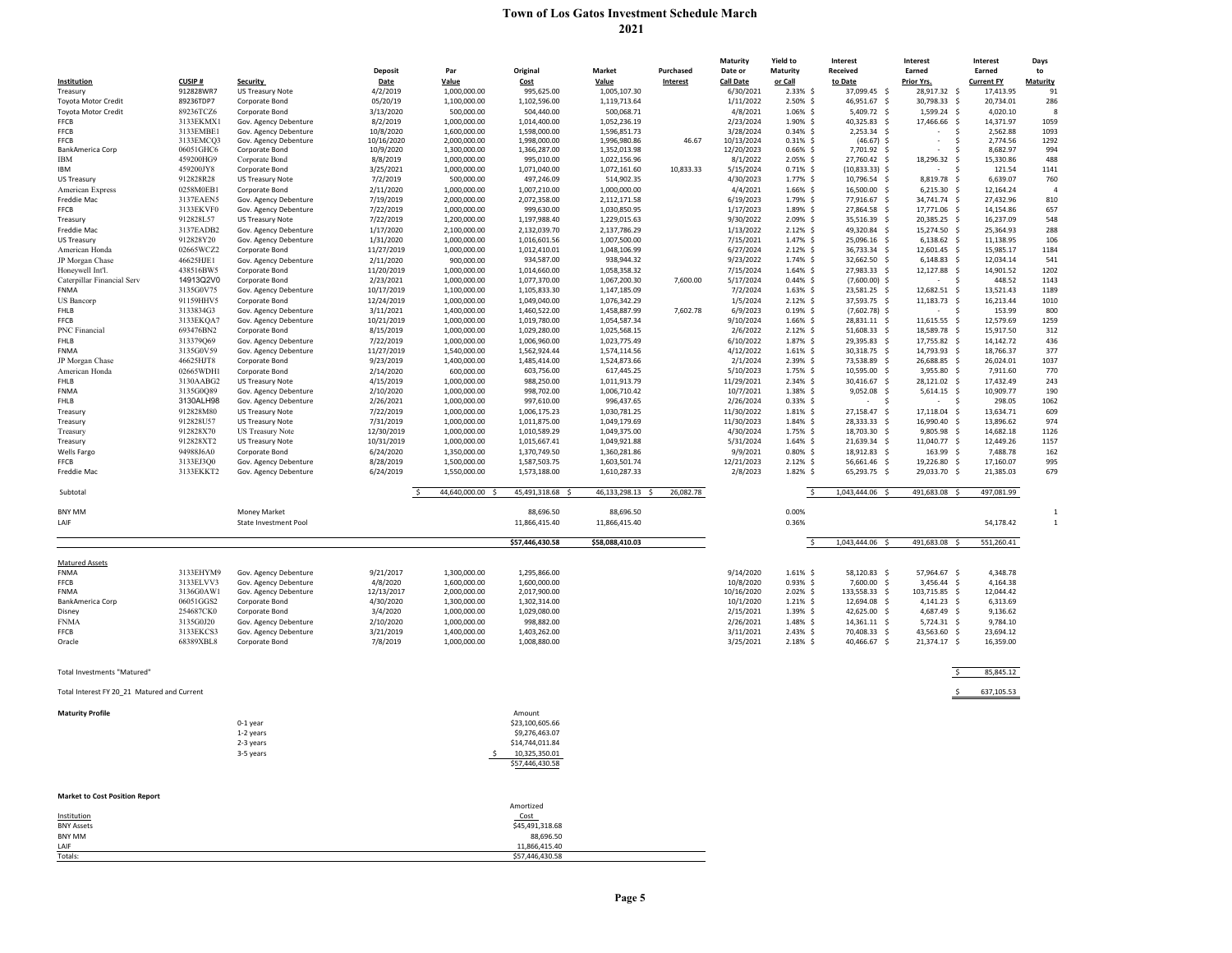## **Town of Los Gatos Summary Investment Information February 28, 2021**

| <b>Weighted Average YTM Portfolio Yield:</b> |                                   | 1.53%                      | <b>Weighted Average Maturity (days)</b> |  |  |  |  |  |
|----------------------------------------------|-----------------------------------|----------------------------|-----------------------------------------|--|--|--|--|--|
| <b>Portfolio Balance</b>                     | <b>This Month</b><br>\$62,768,611 | Last Month<br>\$64,003,778 | One year ago<br>\$67,400,124            |  |  |  |  |  |
| <b>Benchmarks/References:</b>                |                                   |                            |                                         |  |  |  |  |  |
| Town's Average Yield                         | 1.53%                             | 1.62%                      | 1.91%                                   |  |  |  |  |  |
| LAIF Yield for month                         | 0.41%                             | 0.46%                      | 1.91%                                   |  |  |  |  |  |
| 3 mo. Treasury                               | 0.04%                             | 0.06%                      | 1.56%                                   |  |  |  |  |  |
| 6 mo. Treasury                               | 0.05%                             | 0.07%                      | 1.54%                                   |  |  |  |  |  |
| 2 yr. Treasury                               | 0.13%                             | 0.11%                      | 1.32%                                   |  |  |  |  |  |
| 5 yr. Treasury (most recent)                 | 0.73%                             | 0.42%                      | 1.32%                                   |  |  |  |  |  |
| 10 Yr. Treasury                              | 1.41%                             | 1.07%                      | 1.51%                                   |  |  |  |  |  |



**Compliance:** The Town's investments are in compliance with the Town's investment policy dated November 3, 2020 and also in compliance with the requirements of Section 53601 of the California State Code. Based on the information available, the Town has sufficient funds to meet the cash demands for the next six months.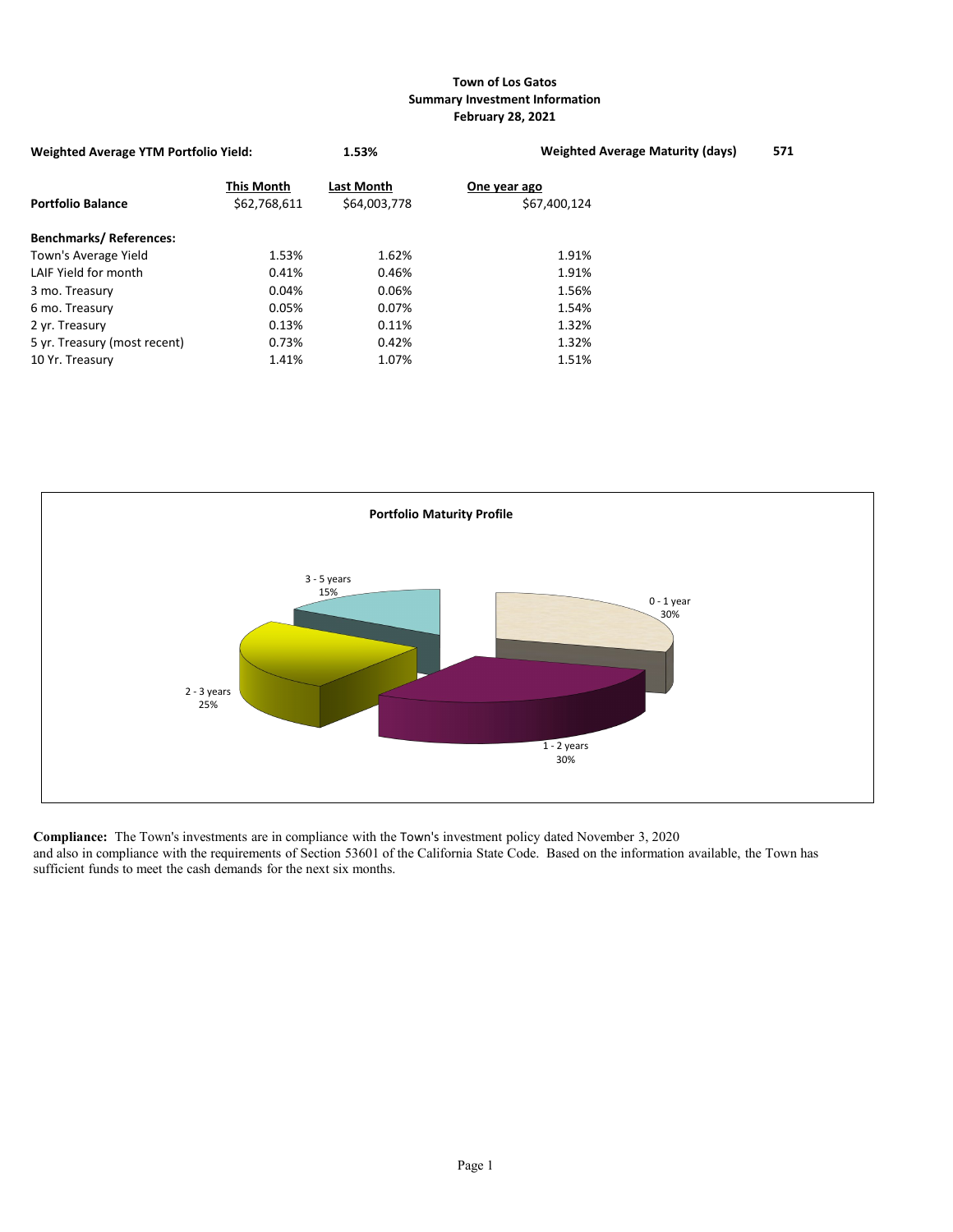## **Town of Los Gatos Portfolio Allocation & Treasurer's Fund Balances February 28, 2021**

|                                           | Month           | YTD             |                                              |
|-------------------------------------------|-----------------|-----------------|----------------------------------------------|
| Fund Balances - Beginning of Month/Period | \$64,003,777.85 | \$72,729,892.43 |                                              |
| Receipts                                  | 2,458,236.55    | 33,505,921.40   |                                              |
| <b>Disbursements</b>                      | (3,693,403.38)  | (43,467,202.81) |                                              |
| Fund Balances - End of Month/Period       | \$62,768,611.02 | \$62,768,611.02 |                                              |
| Portfolio Allocation:                     |                 | % of Portfolio  | Max. % Or \$ Allowed Per State Law or Policy |
| <b>BNY MM</b>                             | \$101,996.51    | 0.18%           | 20% of Town Portfolio                        |
| <b>US Treasury Notes</b>                  | \$7,723,416.42  | 13.47%          | No Max. on US Treasuries                     |
| Government Agency Debenture Notes         | \$23,021,379.75 | 40.15%          | No Max. on Non-Mortgage Backed               |
| Corporate Medium Term Bonds               | \$14,627,102.51 | 25.51%          | 30% of Town Portfolio                        |
| Local Agency Investment Fund              | \$11,866,415.40 | 20.69%          | \$75 M per State Law                         |
| Subtotal - Investments                    | 57,340,310.59   | 100.00%         |                                              |
| Reconciled Demand Deposit Balances        | 5,428,300.43    |                 |                                              |
| <b>Total Treasurer's Fund</b>             | \$62,768,611.02 |                 |                                              |



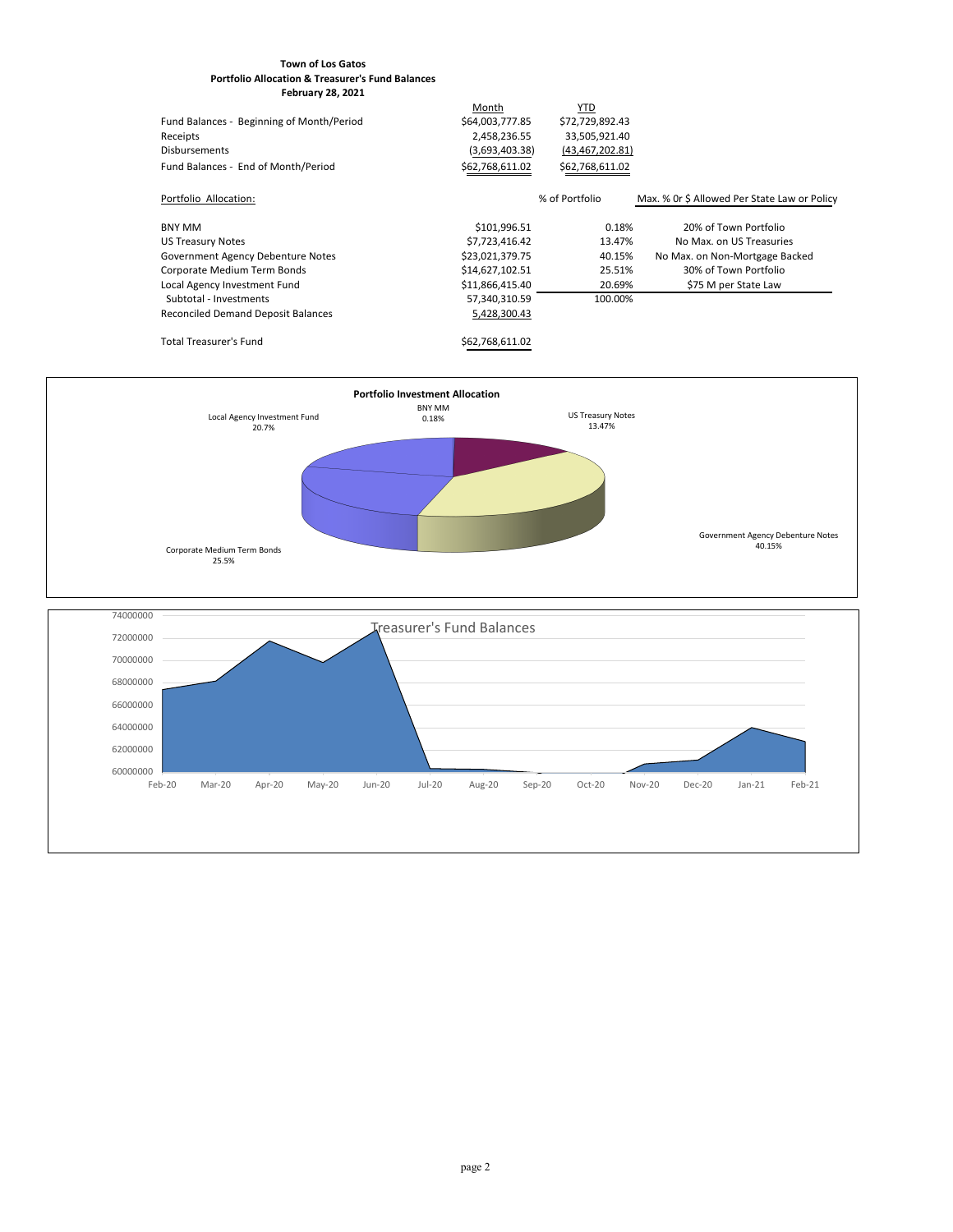#### **Town of Los Gatos Non-Treasury Restricted Fund Balances February 28, 2021**

|                                                   |    |                  | <b>FEB 21</b>      |    | <b>FEB 21</b>   | <b>FEB 21</b>    |                |        |
|---------------------------------------------------|----|------------------|--------------------|----|-----------------|------------------|----------------|--------|
|                                                   |    | <b>Beginning</b> | Deposits           |    | Interest/       |                  | Ending         |        |
|                                                   |    | Balance          | Realized Gain/Adj. |    | Earnings        | Withdrawals      | Balance        |        |
| Non-Treasury Funds:                               |    |                  |                    |    |                 |                  |                |        |
|                                                   |    |                  |                    |    |                 |                  |                |        |
| Cert. of Participation 2002 Series A Reserve Fund | Ś. | 686,264.82       |                    | Ś. | 5.89 \$         | $19.71 \quad$ \$ | 686,251.00     | Note 1 |
| Cert. Of Participation 2010 Ser A Lease Pymt Fund |    | 315,989.59       | 0.00               |    | 0.39            | 315,989.59 \$    | 0.39           | Note 1 |
| Cert. of Participation 2002 Lease Payment Fund    |    | 35.41            | 141,146.80         |    | 0.00            | 141,162.50 \$    | 19.71          | Note 1 |
| Cert. of Participation 2010 Series Reserve Fund   |    | 1,298,142.53     |                    |    | 11.10           |                  | 1,298,153.63   | Note 2 |
| <b>Total Restricted Funds:</b>                    |    | 2,300,432.35     | \$141,146.80       |    | \$17.38         | \$457,171.80     | \$1,984,424.73 |        |
|                                                   |    |                  |                    |    |                 |                  |                |        |
| <b>CEPPT IRS Section 115 Trust</b>                |    | 705,301.74       | 0.00               |    | (3,788.71)      |                  | 701,513.03     |        |
|                                                   |    |                  |                    |    |                 |                  |                |        |
| <b>Grand Total COP's and CEPPT Trust</b>          |    | 3,005,734.09     | 141,146.80         |    | $(3,771.33)$ \$ | 457,171.80       | 2,685,937.76   |        |
|                                                   |    |                  |                    |    |                 |                  |                |        |

These accounts are not part of the Treasurer's fund balances reported elsewhere in this report, as they are for separate and distinct entities.

**Note 1:** The three original funds for the Certificates of Participation 2002 Series A consist of construction funds which will be expended over the next few years, reserve funds which will guarantee the payment of lease payments, and a third fund for the disbursement of lease payments and initial delivery costs.

**Note 2:** The 2010 COP Funds are all for the Library construction, reserves to guarantee lease payments, and a lease payment fund for the life of the COP issue. The COI fund was closed in September 2010.

Note 3: The CEPPT Section IRS Section 115 Trust was established as an irrevocable trust dedicated to accumulate resources to fund the Town's unfunded liabilities related to pension and other pc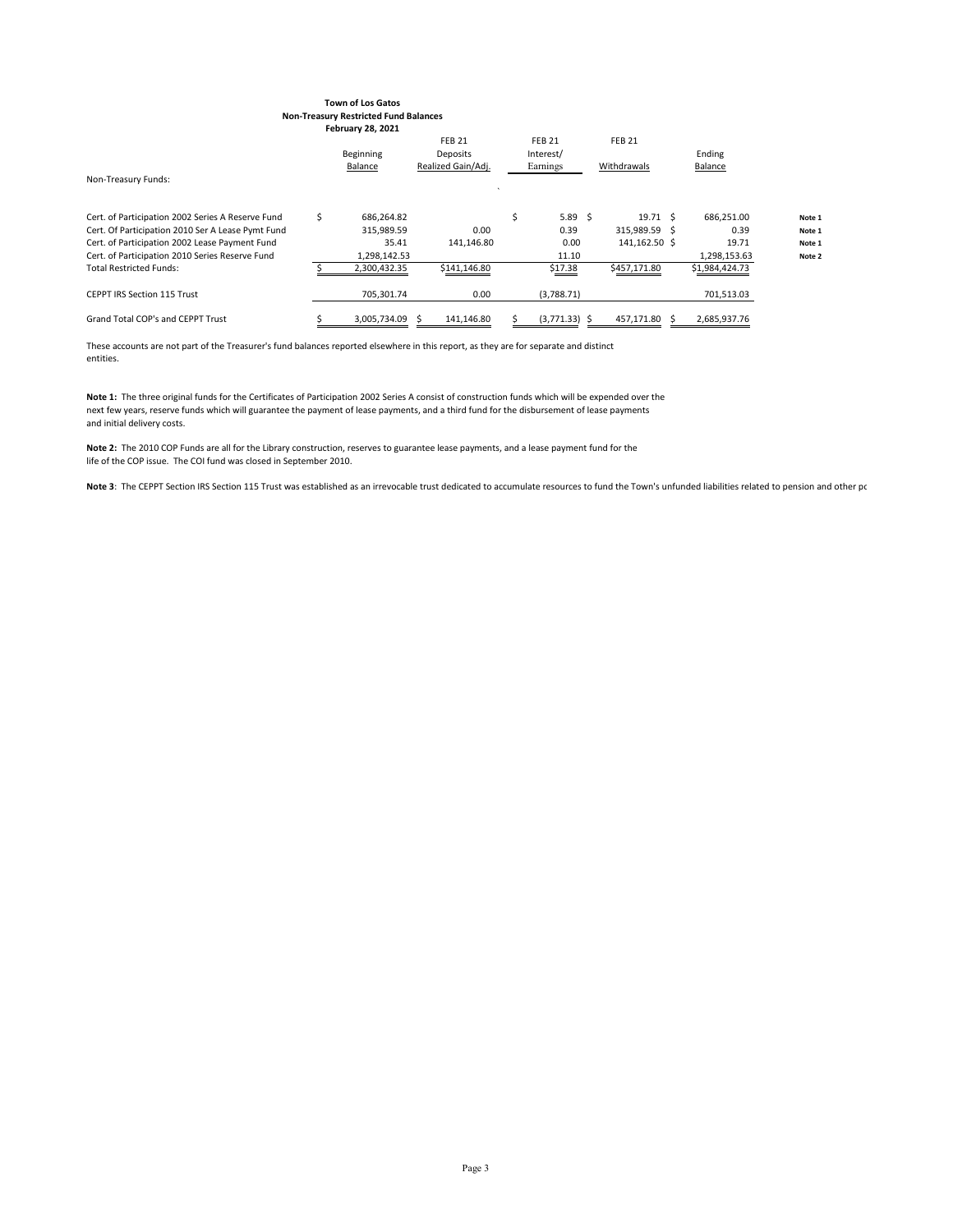## **Town of Los Gatos Statement of Interest Earned February 28, 2021**

#### Interest by Month

| <b>July 2020</b>  | \$78,263.77 |
|-------------------|-------------|
| August 2020       | 78,263.76   |
| September 2020    | 75,077.38   |
| October 2020      | 71,634.00   |
| November 2020     | 68,018.31   |
| December 2020     | 70,285.58   |
| January 2021      | 69,933.93   |
| February 2021     | 60,470.54   |
| March 2021        |             |
| <b>April 2021</b> |             |
| May 2021          |             |
| June 2021         |             |
|                   | S571.947.27 |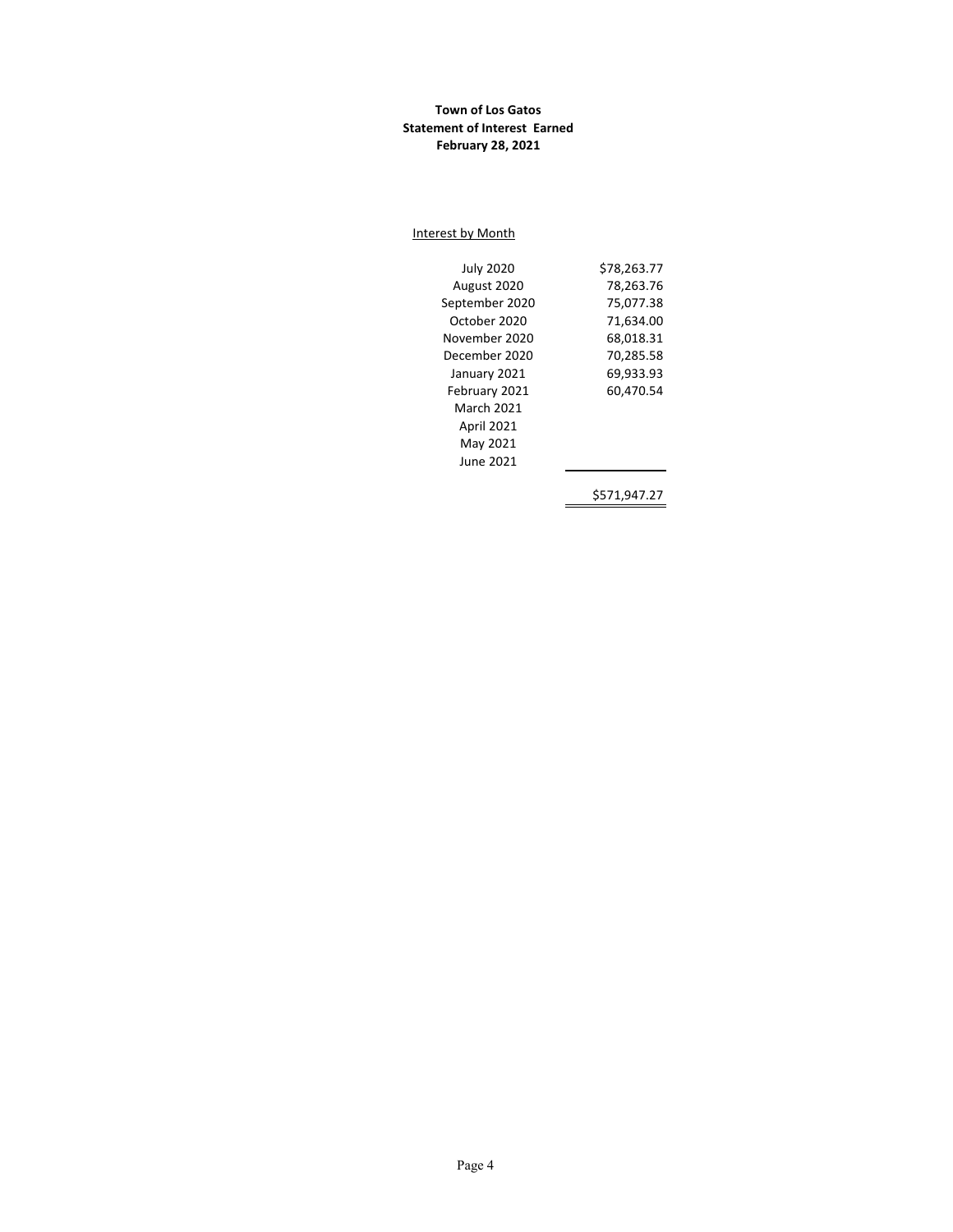# **Town of Los Gatos Investment Schedule February 2021**

|                                             |                        |                                         |                         |                              |                                  |                              |                 | <b>Maturity</b>         | Yield to                   | <b>Interest</b>               | <b>Interest</b>    | <b>Interest</b>      | Days            |
|---------------------------------------------|------------------------|-----------------------------------------|-------------------------|------------------------------|----------------------------------|------------------------------|-----------------|-------------------------|----------------------------|-------------------------------|--------------------|----------------------|-----------------|
|                                             |                        |                                         | <b>Deposit</b>          | Par                          | Original                         | <b>Market</b>                | Purchased       | Date or                 | <b>Maturity</b>            | <b>Received</b>               | Earned             | Earned               | to              |
| Institution                                 | <b>CUSIP#</b>          | <b>Security</b>                         | Date                    | Value                        | <b>Cost</b>                      | Value                        | <b>Interest</b> | <b>Call Date</b>        | or Call                    | to Date                       | Prior Yrs.         | <b>Current FY</b>    | <b>Maturity</b> |
| Treasury                                    | 912828WR7              | <b>US Treasury Note</b>                 | 4/2/2019                | 1,000,000.00                 | 995,625.00                       | 1,008,359.38                 |                 | 6/30/2021               | $2.33\%$ \$                | 37,099.45 \$                  | 28,917.32 \$       | 15,443.75            | 122             |
| Toyota Motor Credit                         | 89236TDP7              | Corporate Bond                          | 05/20/19                | 1,100,000.00                 | 1,102,596.00                     | 1,123,368.21                 |                 | 1/11/2022               | $2.50\%$ \$                | 46,951.67 \$                  | 30,798.33 \$       | 18,388.19            | 317             |
| Toyota Motor Credit                         | 89236TCZ6              | Corporate Bond                          | 3/13/2020               | 500,000.00                   | 504,440.00                       | 501,596.50                   |                 | 4/8/2021                | $1.06\%$ \$                | 5,409.72 \$                   | $1,599.24$ \$      | 3,565.27             | 39              |
| <b>FFCB</b>                                 | 3133EKMX               | Gov. Agency Debenture                   | 8/2/2019                | 1,000,000.00                 | 1,014,400.00                     | 1,060,713.62                 |                 | 2/23/2024               | $1.90\%$ \$                | 40,325.83 \$                  | 17,466.66 \$       | 12,745.94            | 1090            |
| <b>FFCB</b><br><b>FFCB</b>                  | 3133EMBE1<br>3133EMCQ3 | Gov. Agency Debenture                   | 10/8/2020<br>10/16/2020 | 1,600,000.00<br>2,000,000.00 | 1,598,000.00<br>1,998,000.00     | 1,600,019.34<br>2,000,331.92 | 146.66<br>46.67 | 3/28/2024<br>10/13/2024 | $0.34\%$ \$<br>$0.31\%$ \$ | $(146.66)$ \$<br>$(46.67)$ \$ |                    | 2,106.28             | 1124<br>1323    |
| BankAmerica Corp                            | 06051GHC6              | Gov. Agency Debenture<br>Corporate Bond | 10/9/2020               | 1,300,000.00                 | 1,366,287.00                     | 1,361,820.69                 |                 | 12/20/2023              | $0.66\%$ \$                | 7,701.92 \$                   |                    | 2,256.42<br>7,127.06 | 1025            |
| <b>IBM</b>                                  | 459200HG9              | Corporate Bond                          | 8/8/2019                | 1,000,000.00                 | 995,010.00                       | 1,026,776.43                 |                 | 8/1/2022                | $2.05\%$ \$                | 27,760.42 \$                  | 18,296.32 \$       | 13,596.35            | 519             |
| Oracle                                      | 68389XBL8              | Corporate Bond                          | 7/8/2019                | 1,000,000.00                 | 1,008,880.00                     | 1,049,644.34                 |                 | 7/15/2023               | $2.18\%$ \$                | 28,466.67 \$                  | $21,374.17$ \$     | 14,508.16            | 867             |
| <b>US Treasury</b>                          | 912828R28              | <b>US Treasury Note</b>                 | 7/2/2019                | 500,000.00                   | 497,246.09                       | 516,582.03                   |                 | 4/30/2023               | $1.77\%$ \$                | 10,796.54 \$                  | 8,819.78 \$        | 5,887.93             | 791             |
| American Express                            | 0258M0EB1              | Corporate Bond                          | 2/11/2020               | 1,000,000.00                 | 1,007,210.00                     | 1,003,527.39                 |                 | 4/4/2021                | $1.66\%$ \$                | 16,500.00 \$                  | $6,215.30$ \$      | 10,787.99            | 35              |
| Freddie Mac                                 | 3137EAEN5              | Gov. Agency Debenture                   | 7/19/2019               | 2,000,000.00                 | 2,072,358.00                     | 2,123,468.98                 |                 | 6/19/2023               | 1.79%\$                    | 77,916.67 \$                  | 34,741.74 \$       | 24,329.23            | 841             |
| <b>FFCB</b>                                 | 3133EKVF0              | Gov. Agency Debenture                   | 7/22/2019               | 1,000,000.00                 | 999,630.00                       | 1,033,886.89                 |                 | 1/17/2023               | $1.89\%$ \$                | 27,864.58 \$                  | 17,771.06 \$       | 12,553.39            | 688             |
| Treasury                                    | 912828L57              | <b>US Treasury Note</b>                 | 7/22/2019               | 1,200,000.00                 | 1,197,988.40                     | 1,232,484.37                 |                 | 9/30/2022               | 2.09%\$                    | 25,016.39 \$                  | 20,385.25 \$       | 14,400.05            | 579             |
| Freddie Mac                                 | 3137EADB2              | Gov. Agency Debenture                   | 1/17/2020               | 2,100,000.00                 | 2,132,039.70                     | 2,145,434.45                 |                 | 1/13/2022               | $2.12\%$ \$                | 49,320.84 \$                  | 15,274.50 \$       | 22,495.17            | 319             |
| <b>US Treasury</b>                          | 912828Y20              | Gov. Agency Debenture                   | 1/31/2020               | 1,000,000.00                 | 1,016,601.56                     | 1,011,523.44                 |                 | 7/15/2021               | $1.47\%$ \$                | 25,096.16 \$                  | $6,138.62$ \$      | 9,878.70             | 137             |
| American Honda                              | 02665WCZ2              | Corporate Bond                          | 11/27/2019              | 1,000,000.00                 | 1,012,410.01                     | 1,061,498.20                 |                 | 6/27/2024               | $2.12\%$ \$                | 36,733.34 \$                  | $12,601.45$ \$     | 14,176.63            | 1215            |
| JP Morgan Chase                             | 46625HJE1              | Gov. Agency Debenture                   | 2/11/2020               | 900,000.00                   | 934,587.00                       | 943,920.76                   |                 | 9/23/2022               | $1.74\%$ \$                | 18,037.50 \$                  | $6,148.83$ \$      | 10,672.62            | 572             |
| Honeywell Int'l.                            | 438516BW5              | Corporate Bond                          | 11/20/2019              | 1,000,000.00                 | 1,014,660.00                     | 1,064,470.00                 |                 | 7/15/2024               | $1.64\%$ \$                | 27,983.33 \$                  | 12,127.88 \$       | 13,215.58            | 1233            |
| Caterpillar Financial Serv                  | 14913Q2V0              | Corporate Bond                          | 2/23/2021               | 1,000,000.00                 | 1,077,370.00                     | 1,000,892.47                 | 7,600.00        | 5/17/2024               | $0.44\%$ \$                | $(7,600.00)$ \$               |                    | 62.29                | 1174            |
| <b>FNMA</b>                                 | 3135G0V75              | Gov. Agency Debenture                   | 10/17/2019              | 1,100,000.00                 | 1,105,833.30                     | 1,156,224.11                 |                 | 7/2/2024                | $1.63\%$ \$                | 23,581.25 \$                  | 12,682.51 \$       | 11,991.63            | 1220            |
| <b>US</b> Bancorp                           | 91159HHV5              | Corporate Bond                          | 12/24/2019              | 1,000,000.00                 | 1,049,040.00                     | 1,084,379.60                 |                 | 1/5/2024                | $2.12\%$ \$                | 37,593.75 \$                  | $11,183.73$ \$     | 14,379.08            | 1041            |
| <b>FFCB</b>                                 | 3133EKCS3              | Gov. Agency Debenture                   | 3/21/2019               | 1,400,000.00                 | 1,403,262.00                     | 1,403,856.62                 |                 | 3/11/2021               | $2.43\%$ \$                | $52,558.33$ \$                | 43,563.60 \$       | 22,668.00            | 11              |
| <b>FFCB</b>                                 | 3133EKQA7              | Gov. Agency Debenture                   | 10/21/2019              | 1,000,000.00                 | 1,019,780.00                     | 1,063,683.87                 |                 | 9/10/2024               | $1.66\%$ \$                | 18,431.11 \$                  | $11,615.55$ \$     | 11,156.44            | 1290            |
| PNC Financial                               | 693476BN2              | Corporate Bond                          | 8/15/2019               | 1,000,000.00                 | 1,029,280.00                     | 1,030,736.62                 |                 | 2/6/2022                | $2.12\%$ \$                | $35,108.33$ \$                | 18,589.78 \$       | 14,116.62            | 343             |
| <b>FHLB</b>                                 | 313379Q69              | Gov. Agency Debenture                   | 7/22/2019               | 1,000,000.00                 | 1,006,960.00                     | 1,027,220.20                 |                 | 6/10/2022               | $1.87\%$ \$                | 29,395.83 \$                  | 17,755.82 \$       | 12,542.63            | 467             |
| <b>FNMA</b>                                 | 3135G0V59              | Gov. Agency Debenture                   | 11/27/2019              | 1,540,000.00                 | 1,562,924.44                     | 1,580,859.80                 |                 | 4/12/2022               | $1.61\%$ \$                | 30,318.75 \$                  | 14,793.93 \$       | 16,643.17            | 408             |
| JP Morgan Chase                             | 46625HJT8              | Corporate Bond                          | 9/23/2019               | 1,400,000.00                 | 1,485,414.00                     | 1,538,465.28                 |                 | 2/1/2024                | $2.39\%$ \$                | 73,538.89 \$                  | 26,688.85 \$       | 23,079.68            | 1068            |
| American Honda                              | 02665WDH1              | Corporate Bond                          | 2/14/2020               | 600,000.00                   | 603,756.00                       | 621,466.78                   |                 | 5/10/2023               | $1.75\%$ \$                | 10,595.00 \$                  | $3,955.80$ \$      | 7,016.49             | 801             |
| <b>FHLB</b>                                 | 3130AABG2              | <b>US Treasury Note</b>                 | 4/15/2019               | 1,000,000.00                 | 988,250.00                       | 1,014,728.74                 |                 | 11/29/2021              | $2.34\%$ \$                | 30,416.67 \$                  | 28,121.02 \$       | 15,460.20            | 274             |
| <b>FNMA</b>                                 | 3135G0Q89              | Gov. Agency Debenture                   | 2/10/2020               | 1,000,000.00                 | 998,702.00                       | 1,008,790.09                 |                 | 10/7/2021               | $1.38\%$ \$                | 9,052.08                      | $5,614.15$ \$      | 9,675.46             | 221             |
| <b>FHLB</b>                                 | 3130ALH98              | Gov. Agency Debenture                   | 2/26/2021               | 1,000,000.00                 | 997,610.00                       | 1,001,530.00                 |                 | 2/26/2024               | $0.33\%$ \$                | $\sim$                        | $\blacksquare$     | 18.06                | 1093            |
| Treasury                                    | 912828M80              | <b>US Treasury Note</b>                 | 7/22/2019               | 1,000,000.00                 | 1,006,175.23                     | 1,034,296.88                 |                 | 11/30/2022              | $1.81\%$ \$                | 27,158.47 \$                  | $17,118.04$ \$     | 12,092.10            | 640             |
| Treasury                                    | 912828U57              | <b>US Treasury Note</b>                 | 7/31/2019               | 1,000,000.00                 | 1,011,875.00                     | 1,055,390.62                 |                 | 11/30/2023              | $1.84\%$ \$                | 28,333.33 \$                  | 16,990.40 \$       | 12,324.38            | 1005            |
| Treasury                                    | 912828X70              | <b>US Treasury Note</b>                 | 12/30/2019              | 1,000,000.00                 | 1,010,589.29                     | 1,057,617.19                 |                 | 4/30/2024               | $1.75\%$ \$                | 18,703.30 \$                  | $9,805.98$ \$      | 13,021.06            | 1157            |
| Treasury                                    | 912828XT2              | <b>US Treasury Note</b>                 | 10/31/2019              | 1,000,000.00                 | 1,015,667.41                     | 1,058,750.00                 |                 | 5/31/2024               | $1.64\%$ \$                | 21,639.34 \$                  | 11,040.77 \$       | 11,040.77            | 1188            |
| <b>Wells Fargo</b>                          | 94988J6A0              | Corporate Bond                          | 6/24/2020               | 1,350,000.00                 | 1,370,749.50                     | 1,364,386.87                 |                 | 9/9/2021                | $0.80\%$ \$                | $5,357.48$ \$                 | 163.99 \$          | 6,641.51             | 193             |
| <b>FFCB</b>                                 | 3133EJ3Q0              | Gov. Agency Debenture                   | 8/28/2019               | 1,500,000.00                 | 1,587,503.75                     | 1,614,392.84                 |                 | 12/21/2023              | $2.12\%$ \$                | 56,661.46 \$                  | 19,226.80 \$       | 15,218.60            | 1026            |
| Freddie Mac                                 | 3133EKKT2              | Gov. Agency Debenture                   | 6/24/2019               | 1,550,000.00                 | 1,573,188.00                     | 1,615,116.40                 |                 | 2/8/2023                | $1.82\%$ \$                | 65,293.75 \$                  | 29,033.70 \$       | 18,965.56            | 710             |
|                                             |                        |                                         |                         |                              |                                  |                              |                 |                         |                            |                               |                    |                      |                 |
| Subtotal                                    |                        |                                         |                         | 44,640,000.00 \$             | 45,371,898.68 \$                 | 46,202,211.92 \$             | 7,793.33        |                         |                            | 1,074,924.82 \$               | 556,620.85 \$      | 476,248.44           |                 |
| BNY MM                                      |                        | <b>Money Market</b>                     |                         |                              | 101,996.51                       | 101,996.51                   |                 |                         | $0.00\%$                   |                               |                    |                      |                 |
| LAIF                                        |                        | State Investment Pool                   |                         |                              | 11,866,415.40                    | 11,866,415.40                |                 |                         | 0.41%                      |                               |                    | 49,906.83            |                 |
|                                             |                        |                                         |                         |                              |                                  |                              |                 |                         |                            |                               |                    |                      |                 |
|                                             |                        |                                         |                         |                              | \$57,340,310.59                  | \$58,170,623.83              |                 |                         |                            | 1,074,924.82 \$               | 556,620.85 \$      | 526,155.28           |                 |
| <b>Matured Assets</b>                       |                        |                                         |                         |                              |                                  |                              |                 |                         |                            |                               |                    |                      |                 |
| <b>FNMA</b>                                 | 3133EHYM9              | Gov. Agency Debenture                   | 9/21/2017               | 1,300,000.00                 | 1,295,866.00                     |                              |                 | 9/14/2020               | $1.61\%$ \$                | 58,120.83 \$                  | 57,964.67 \$       | 4,348.78             |                 |
| <b>FFCB</b>                                 | 3133ELVV3              | Gov. Agency Debenture                   | 4/8/2020                | 1,600,000.00                 | 1,600,000.00                     |                              |                 | 10/8/2020               | $0.93\%$ \$                | 7,600.00 \$                   | $3,456.44$ \$      | 4,164.38             |                 |
| <b>FNMA</b>                                 | 3136G0AW1              | Gov. Agency Debenture                   | 12/13/2017              | 2,000,000.00                 | 2,017,900.00                     |                              |                 | 10/16/2020              | $2.02\%$ \$                | 133,558.33 \$                 | 103,715.85 \$      | 12,044.42            |                 |
| BankAmerica Corp                            | 06051GGS2              | Corporate Bond                          | 4/30/2020               | 1,300,000.00                 | 1,302,314.00                     |                              |                 | 10/1/2020               | $1.21\%$ \$                | 12,694.08 \$                  | $4,141.23$ \$      | 6,313.69             |                 |
| Disney                                      | 254687CK0              | Corporate Bond                          | 3/4/2020                | 1,000,000.00                 | 1,029,080.00                     |                              |                 | 2/15/2021               | $1.39\%$ \$                | 42,625.00 \$                  | 4,687.49 \$        | 9,136.62             |                 |
| <b>FNMA</b>                                 | 3135G0J20              | Gov. Agency Debenture                   | 2/10/2020               | 1,000,000.00                 | 998,882.00                       |                              |                 | 2/26/2021               | $1.48\%$ \$                | $14,361.11 \quad$ \$          | $5,724.31 \quad $$ | 9,784.10             | 0               |
| <b>Total Investments "Matured"</b>          |                        |                                         |                         |                              |                                  |                              |                 |                         |                            |                               |                    | 45,792.00            |                 |
| Total Interest FY 20 21 Matured and Current |                        |                                         |                         |                              |                                  |                              |                 |                         |                            |                               |                    | 571,947.27           |                 |
|                                             |                        |                                         |                         |                              |                                  |                              |                 |                         |                            |                               |                    |                      |                 |
| <b>Maturity Profile</b>                     |                        |                                         |                         |                              | Amount                           |                              |                 |                         |                            |                               |                    |                      |                 |
|                                             |                        | 0-1 year                                |                         |                              | \$24,517,167.67                  |                              |                 |                         |                            |                               |                    |                      |                 |
|                                             |                        | 1-2 years                               |                         |                              | \$9,276,463.07                   |                              |                 |                         |                            |                               |                    |                      |                 |
|                                             |                        | 2-3 years                               |                         |                              | \$12,694,369.84<br>10,852,310.01 |                              |                 |                         |                            |                               |                    |                      |                 |
|                                             |                        | 3-5 years                               |                         |                              | \$57,340,310.59                  |                              |                 |                         |                            |                               |                    |                      |                 |
|                                             |                        |                                         |                         |                              |                                  |                              |                 |                         |                            |                               |                    |                      |                 |
|                                             |                        |                                         |                         |                              |                                  |                              |                 |                         |                            |                               |                    |                      |                 |
|                                             |                        |                                         |                         |                              |                                  |                              |                 |                         |                            |                               |                    |                      |                 |
|                                             |                        |                                         |                         |                              |                                  |                              |                 |                         |                            |                               |                    |                      |                 |
|                                             |                        |                                         |                         |                              |                                  |                              |                 |                         |                            |                               |                    |                      |                 |

| <b>Market to Cost Position Report</b> |                 |
|---------------------------------------|-----------------|
|                                       | Amortized       |
| Institution                           | Cost            |
| <b>BNY Assets</b>                     | \$45,371,898.68 |
| BNY MM                                | 101,996.51      |
| LAIF                                  | 11,866,415.40   |
| Totals:                               | \$57,340,310.59 |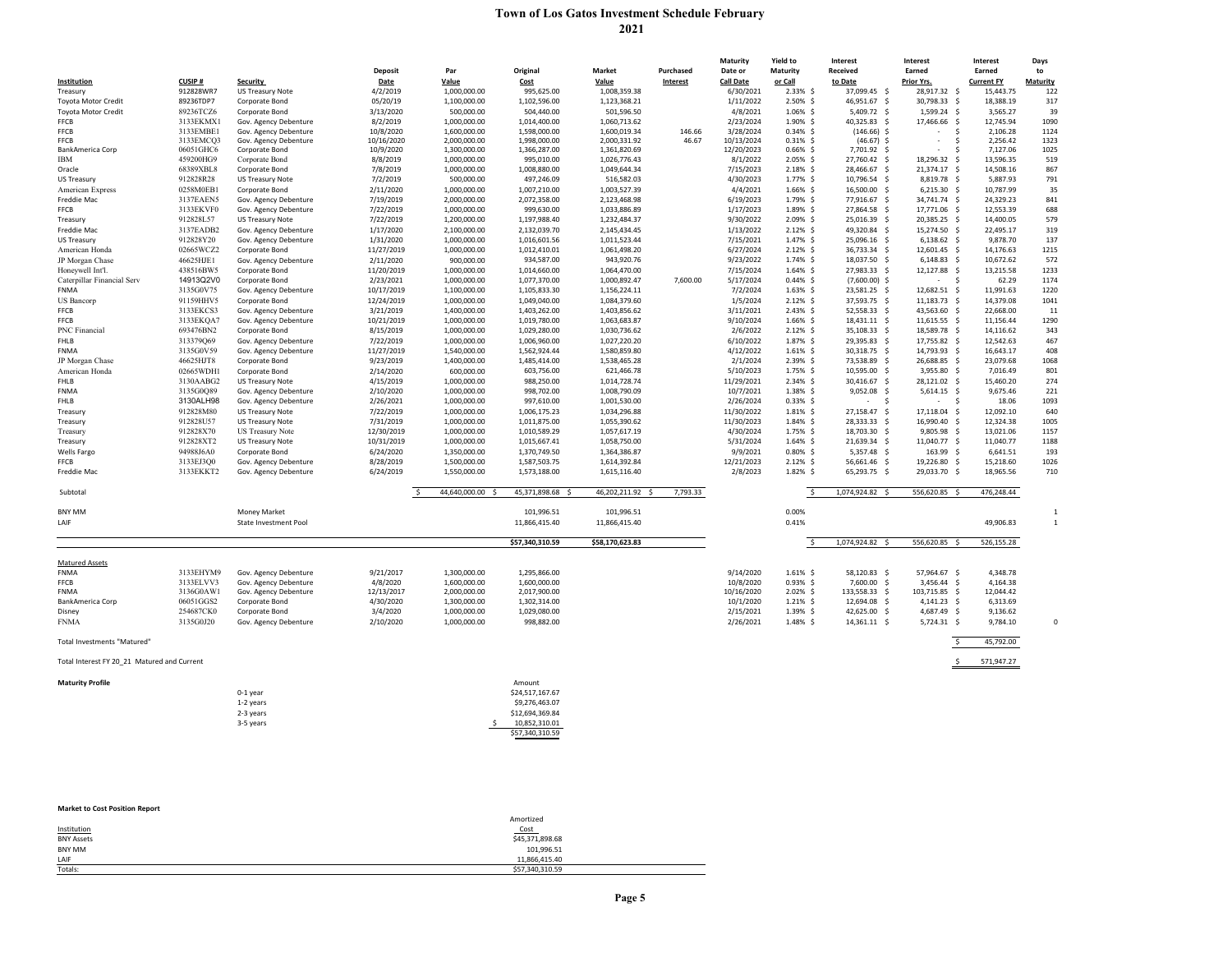## **Town of Los Gatos Summary Investment Information January 31, 2021**

| <b>Weighted Average YTM Portfolio Yield:</b> | 1.62%                             | <b>Weighted Average Maturity (days)</b> | 554 |
|----------------------------------------------|-----------------------------------|-----------------------------------------|-----|
| <b>This Month</b><br>\$64,003,778            | <b>Last Month</b><br>\$61,118,129 | One year ago<br>\$63,890,429            |     |
|                                              |                                   |                                         |     |
| 1.62%                                        | 1.62%                             | 1.93%                                   |     |
| 0.46%                                        | 0.54%                             | 2.04%                                   |     |
| 0.06%                                        | 0.09%                             | 1.55%                                   |     |
| 0.07%                                        | 0.09%                             | 1.59%                                   |     |
| 0.11%                                        | 0.12%                             | 1.57%                                   |     |
| 0.42%                                        | 0.36%                             | 1.69%                                   |     |
| 1.07%                                        | 0.92%                             | 1.69%                                   |     |
|                                              |                                   |                                         |     |



**Compliance:** The Town's investments are in compliance with the Town's investment policy dated November 3, 2020 and also in compliance with the requirements of Section 53601 of the California State Code. Based on the information available, the Town has sufficient funds to meet the cash demands for the next six months.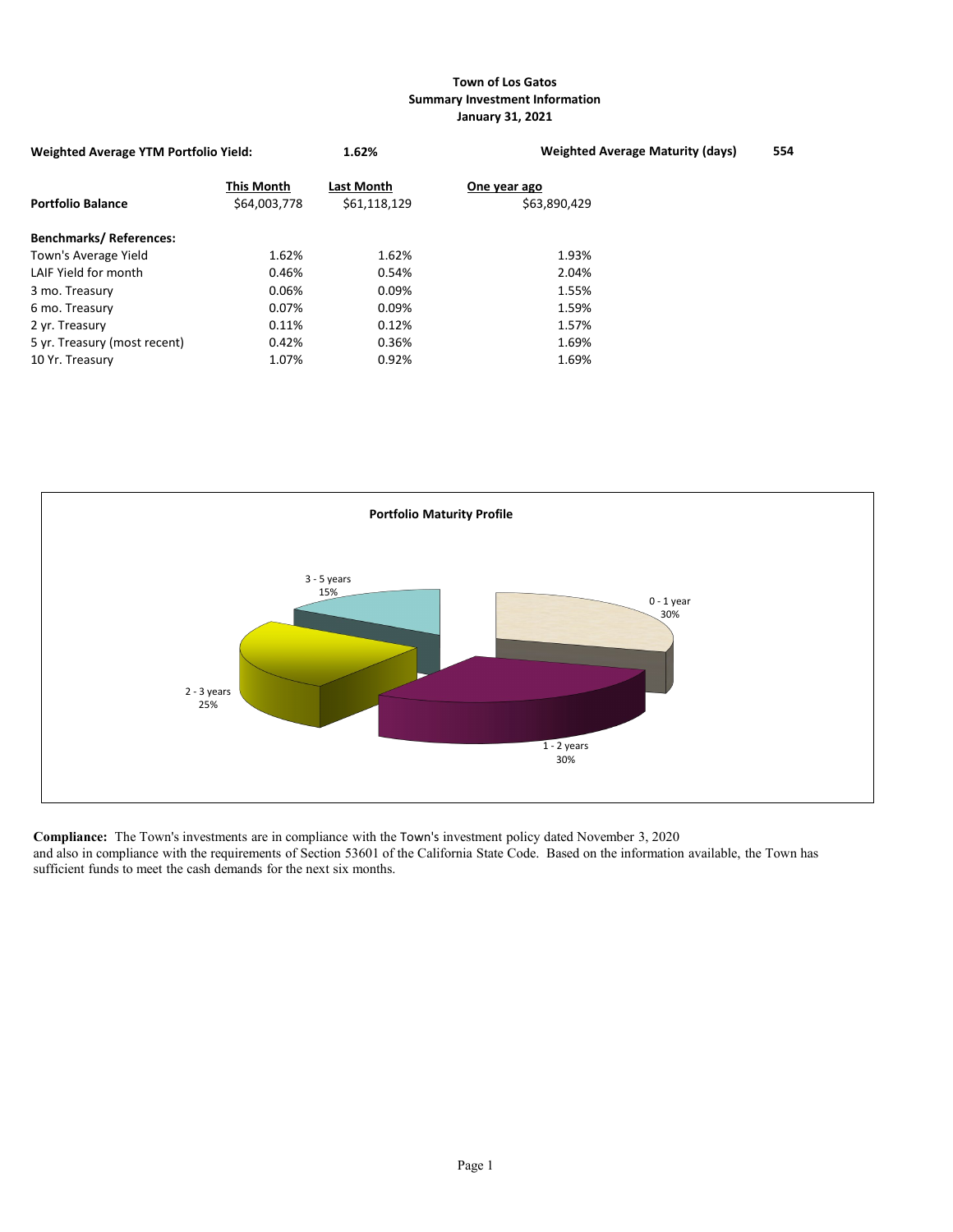## **Town of Los Gatos Portfolio Allocation & Treasurer's Fund Balances January 31, 2021**

|                                           | Month           | YTD               |                                              |
|-------------------------------------------|-----------------|-------------------|----------------------------------------------|
| Fund Balances - Beginning of Month/Period | \$61,118,129.45 | \$72,729,892.43   |                                              |
| Receipts                                  | 7,847,104.60    | 31,047,684.85     |                                              |
| <b>Disbursements</b>                      | (4,961,456.20)  | (39, 773, 799.43) |                                              |
| Fund Balances - End of Month/Period       | \$64,003,777.85 | \$64,003,777.85   |                                              |
| Portfolio Allocation:                     |                 | % of Portfolio    | Max. % Or \$ Allowed Per State Law or Policy |
| <b>BNY MM</b>                             | \$61,737.50     | 0.11%             | 20% of Town Portfolio                        |
| <b>US Treasury Notes</b>                  | \$7,723,416.42  | 13.49%            | No Max, on US Treasuries                     |
| Government Agency Debenture Notes         | \$23,022,651.75 | 40.21%            | No Max. on Non-Mortgage Backed               |
| Corporate Medium Term Bonds               | \$14,578,812.51 | 25.46%            | 30% of Town Portfolio                        |
| Local Agency Investment Fund              | \$11,866,415.40 | 20.73%            | \$75 M per State Law                         |
| Subtotal - Investments                    | 57,253,033.58   | 100.00%           |                                              |
| <b>Reconciled Demand Deposit Balances</b> | 6,750,744.27    |                   |                                              |
| <b>Total Treasurer's Fund</b>             | \$64,003,777.85 |                   |                                              |



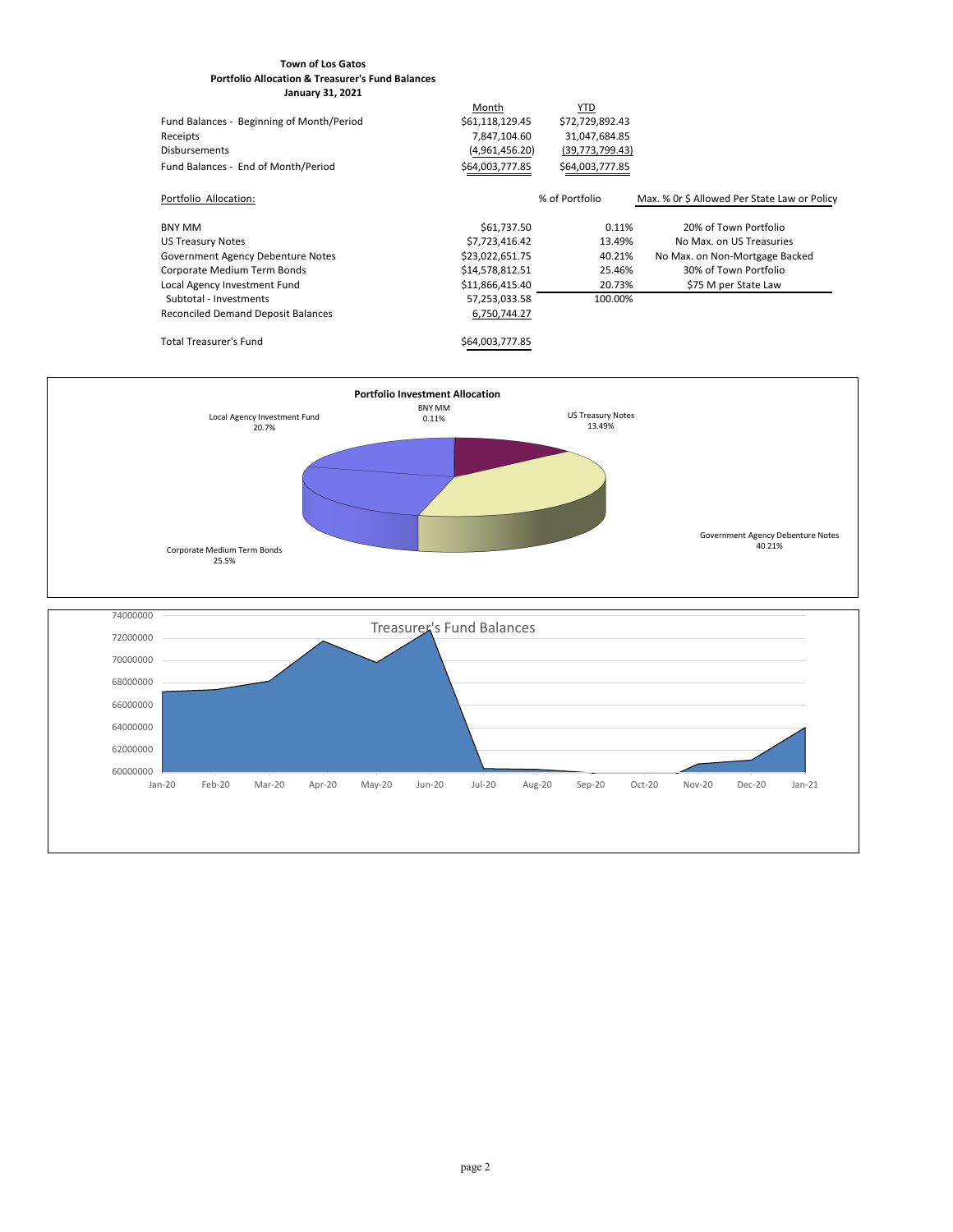#### **Town of Los Gatos Non-Treasury Restricted Fund Balances January 31, 2021**

|                                                   |    |                  | <b>JAN 21</b>      | <b>JAN 21</b>         | <b>JAN 21</b>            |                |        |
|---------------------------------------------------|----|------------------|--------------------|-----------------------|--------------------------|----------------|--------|
|                                                   |    | <b>Beginning</b> | Deposits           | Interest/             |                          | Ending         |        |
|                                                   |    | <b>Balance</b>   | Realized Gain/Adj. | Earnings              | Withdrawals              | Balance        |        |
| Non-Treasury Funds:                               |    |                  |                    |                       |                          |                |        |
|                                                   |    |                  |                    |                       |                          |                |        |
| Cert. of Participation 2002 Series A Reserve Fund | Ś. | 686,256.70       |                    | \$<br>$8.12 \quad$ \$ | $\overline{\phantom{0}}$ | 686,264.82     | Note 1 |
| Cert. Of Participation 2010 Ser A Lease Pymt Fund |    | 6.13             | 315,983.46         | 0.00                  |                          | 315,989.59     | Note 1 |
| Cert. of Participation 2002 Lease Payment Fund    |    | 35.41            | 0.00               | 0.00                  |                          | 35.41          | Note 1 |
| Cert. of Participation 2010 Series Reserve Fund   |    | 1,298,131.42     |                    | 11.11                 |                          | 1,298,142.53   | Note 2 |
| <b>Total Restricted Funds:</b>                    |    | 1,984,429.66     | \$315,983.46       | \$19.23               | \$0.00                   | \$2,300,432.35 |        |
|                                                   |    |                  |                    |                       |                          |                |        |
| <b>CEPPT IRS Section 115 Trust</b>                |    | 708,807.33       | 0.00               | (3,505.59)            |                          | 705,301.74     |        |
|                                                   |    |                  |                    |                       |                          |                |        |
| <b>Grand Total COP's and CEPPT Trust</b>          |    | 2,693,236.99     | 315,983.46         | $(3,486.36)$ \$       |                          | 3,005,734.09   |        |

These accounts are not part of the Treasurer's fund balances reported elsewhere in this report, as they are for separate and distinct entities.

**Note 1:** The three original funds for the Certificates of Participation 2002 Series A consist of construction funds which will be expended over the next few years, reserve funds which will guarantee the payment of lease payments, and a third fund for the disbursement of lease payments and initial delivery costs.

**Note 2:** The 2010 COP Funds are all for the Library construction, reserves to guarantee lease payments, and a lease payment fund for the life of the COP issue. The COI fund was closed in September 2010.

Note 3: The CEPPT Section IRS Section 115 Trust was established as an irrevocable trust dedicated to accumulate resources to fund the Town's unfunded liabilities related to pension and other pc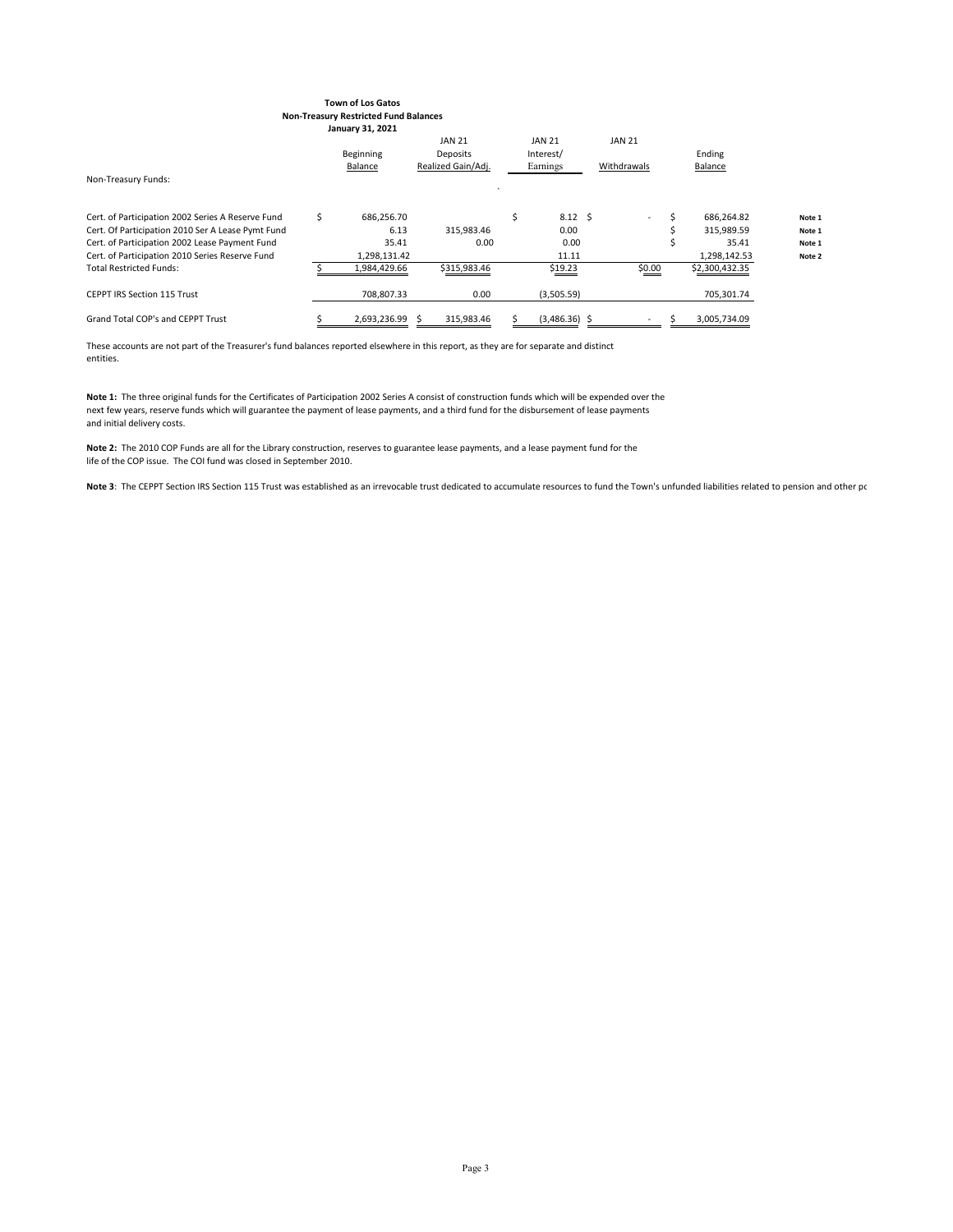## **Town of Los Gatos Statement of Interest Earned January 31, 2021**

#### Interest by Month

| <b>July 2020</b>  | \$78,263.77 |
|-------------------|-------------|
| August 2020       | \$78,263.76 |
| September 2020    | \$75,077.38 |
| October 2020      | \$71,634.00 |
| November 2020     | \$68,018.31 |
| December 2020     | \$70,285.58 |
| January 2021      | \$69.933.93 |
| February 2021     |             |
| <b>March 2021</b> |             |
| <b>April 2021</b> |             |
| May 2021          |             |
| June 2021         |             |
|                   |             |

\$511,476.73